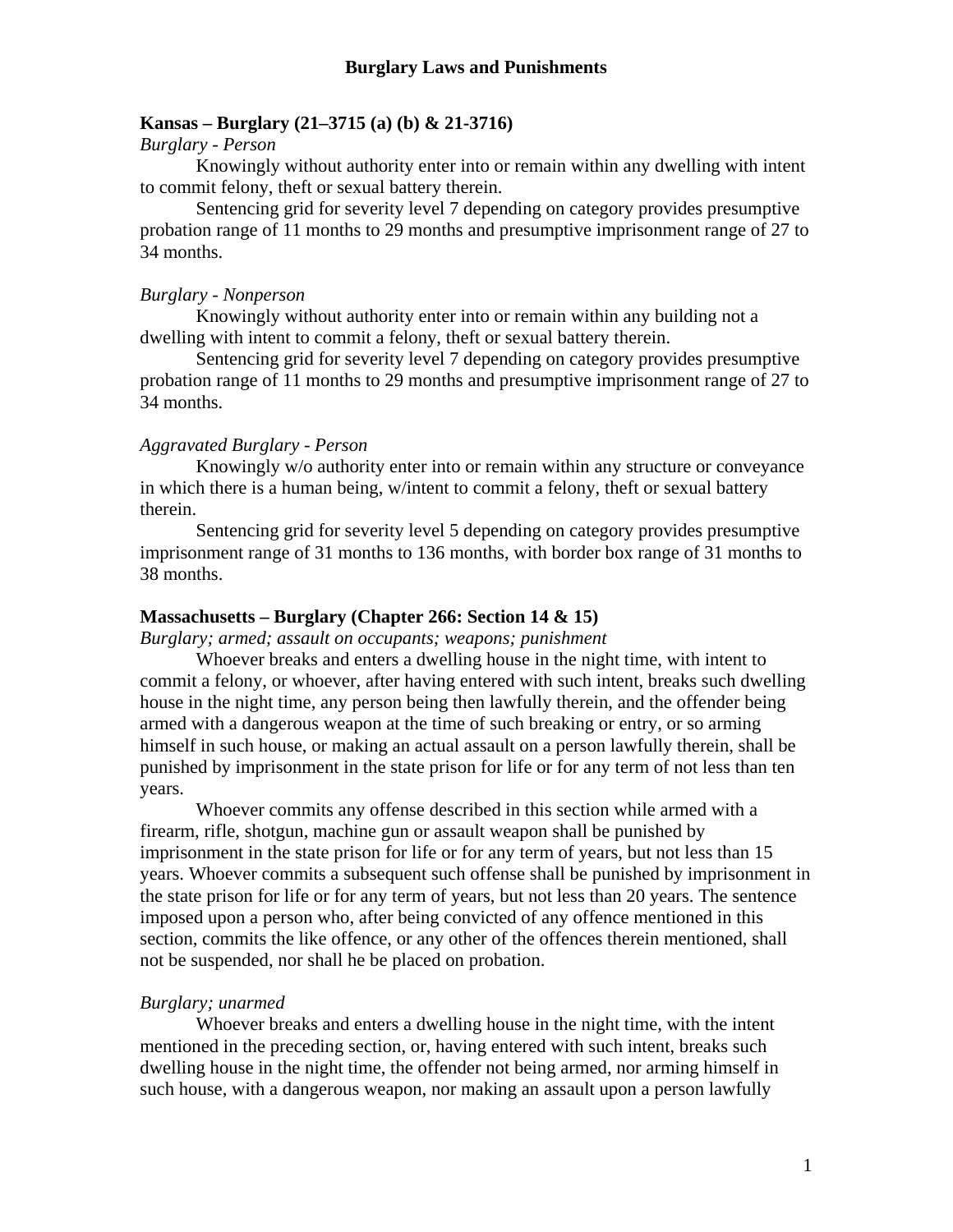therein, shall be punished by imprisonment in the state prison for not more than twenty years and, if he shall have been previously convicted of any crime named in this or the preceding section, for not less than five years.

# **Minnesota – Burglary (609.582)**

#### *Burglary in the first degree*

 Whoever enters a building without consent and with intent to commit a crime, or enters a building without consent and commits a crime while in the building, either directly or as an accomplice, commits burglary in the first degree and may be sentenced to imprisonment for not more than 20 years or to payment of a fine of not more than \$35,000, or both, if:

(a) the building is a dwelling and another person, not an accomplice, is present in it when the burglar enters or at any time while the burglar is in the building;

(b) the burglar possesses, when entering or at any time while in the building, any of the following: a dangerous weapon, any article used or fashioned in a manner to lead the victim to reasonably believe it to be a dangerous weapon, or an explosive; or

(c) the burglar assaults a person within the building or on the building's appurtenant property.

#### *Mandatory minimum sentence for burglary of occupied dwelling.*

A person convicted of committing burglary of an occupied dwelling, as defined above, must be committed to the commissioner of corrections or county workhouse for not less than six months.

# *Burglary in the second degree*

Whoever enters a building without consent and with intent to commit a crime, or enters a building without consent and commits a crime while in the building, either directly or as an accomplice, commits burglary in the second degree and may be sentenced to imprisonment for not more than ten years or to payment of a fine of not more than \$20,000, or both, if:

(a) the building is a dwelling;

(b) the portion of the building entered contains a banking business or other business of receiving securities or other valuable papers for deposit or safekeeping and the entry is with force or threat of force;

(c) the portion of the building entered contains a pharmacy or other lawful business or practice in which controlled substances are routinely held or stored, and the entry is forcible; or

(d) when entering or while in the building, the burglar possesses a tool to gain access to money or property.

#### *Burglary in the third degree*

 Whoever enters a building without consent and with intent to steal or commit any felony or gross misdemeanor while in the building, or enters a building without consent and steals or commits a felony or gross misdemeanor while in the building, either directly or as an accomplice, commits burglary in the third degree and may be sentenced to imprisonment for not more than five years or to payment of a fine of not more than \$10,000, or both.

#### *Burglary in the fourth degree*

Whoever enters a building without consent and with intent to commit a misdemeanor other than to steal, or enters a building without consent and commits a misdemeanor other than to steal while in the building, either directly or as an accomplice, commits burglary in the fourth degree and may be sentenced to imprisonment for not more than one year or to payment of a fine of not more than \$3,000, or both.